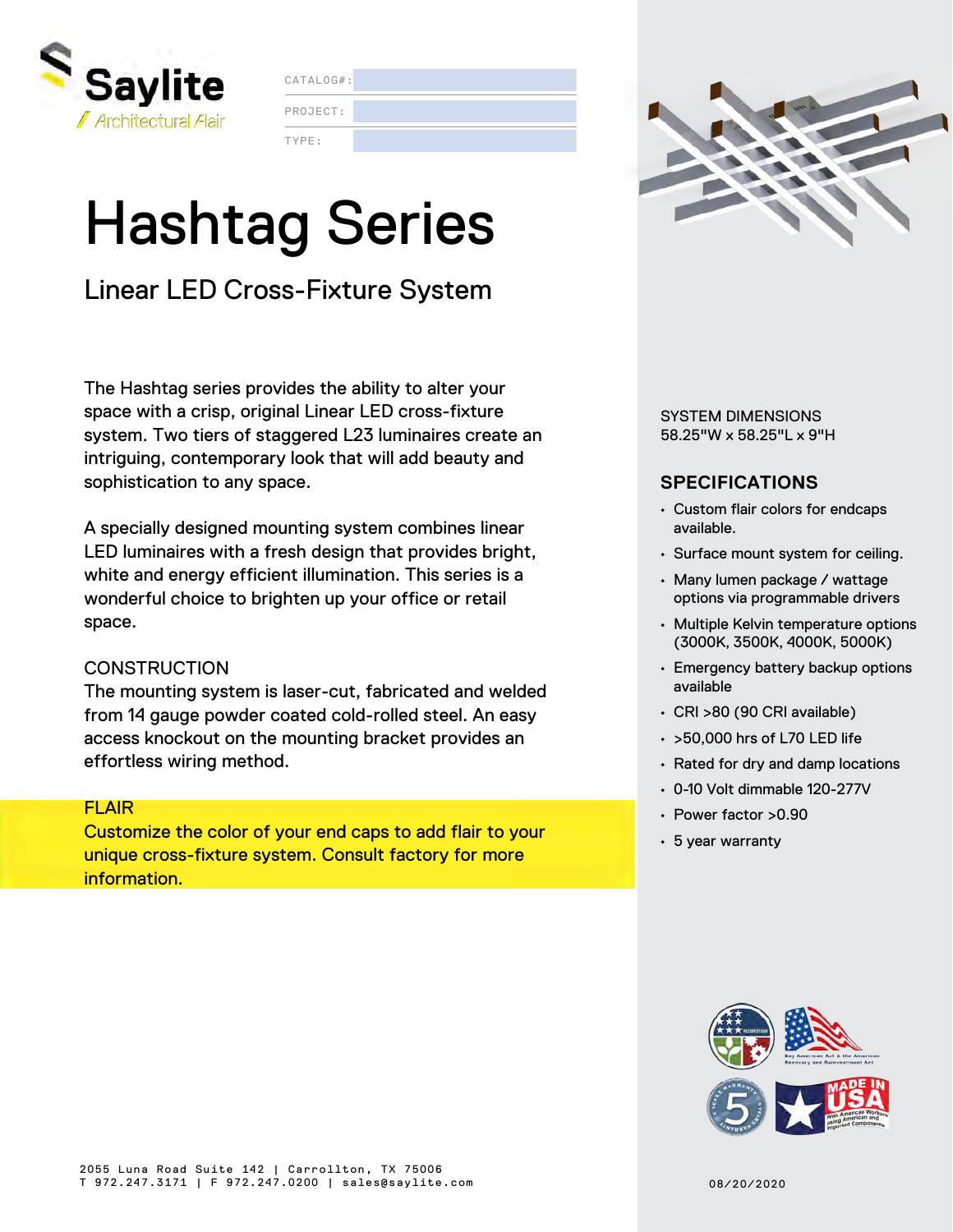

|  |  |  |  | $CATAI OG#$ : |  |
|--|--|--|--|---------------|--|
|  |  |  |  |               |  |

TYPE: PROJECT: **Hashtag Series** 

Linear LED Crosshatch System

#### **ORDERING GUIDE**

Factory at your fingertips. Fill in the blanks to create your part number or create a custom configuration. *Sample Part Number: L23H-S-FR-58X58-LR-D148-DMV-WH-30K-RD*

| <b>SERIES</b>       |              | <b>MOUNTING</b> |            | <b>DIFFUSER</b>                | WIDTH X LENGTH |                       |             | <b>GEAR</b> | <b>WATTAGE &amp; LUMENS1</b> |                              | <b>DRIVER</b> |               |
|---------------------|--------------|-----------------|------------|--------------------------------|----------------|-----------------------|-------------|-------------|------------------------------|------------------------------|---------------|---------------|
| L23H                | <b>S</b>     | Surface         | <b>FR</b>  | Frosted                        | 58X58          | 58.25"W x 58.25"L     |             | LR          | D148                         | 148 Watts<br>17020 Lumens    | <b>DMV</b>    | 0-10V Dimming |
|                     |              |                 |            |                                |                |                       |             |             | D266                         | 266 Watts<br>30590 Lumens    |               |               |
|                     |              |                 |            |                                |                |                       |             |             |                              |                              |               |               |
| FINISH <sup>2</sup> |              |                 | <b>CCT</b> |                                |                | FLAIR <sup>3</sup>    |             |             |                              | <b>EMERGENCY</b>             |               |               |
| <b>WH</b>           | White        | 30K             |            | 3000K/>80 CRI                  | <b>RD</b>      | Red                   | <b>EM14</b> |             |                              | 14W Emergency battery backup |               |               |
| <b>BK</b>           | <b>Black</b> | 35K<br>40K      |            | 3500K/>80 CRI<br>4000K/>80 CRI | <b>BL</b>      | Blue                  |             |             |                              |                              |               |               |
| <b>SL</b>           | Silver       | <b>50K</b>      |            | 5000K/>80 CRI                  | <b>BK</b>      | Matte<br><b>Black</b> |             |             |                              |                              |               |               |

Note:

- 1. Values shown are total per **system**, wattage and lumen totals based on values from individual fixtures. Minimum fixture wattage of 160W, maximum fixture wattage of 266W.
- 2. Consult product catalog for more finish color options.
- 3. **NEW!** Personalize your lighting even further by choosing a custom color for your fixture endcaps from the guide on the following page.

\*Programmable LED drivers allow custom configured wattages and corresponding lumens.

We reserve the right to change design, materials, LED's and finish in any way that will not alter installed appearance or reduce function and performance.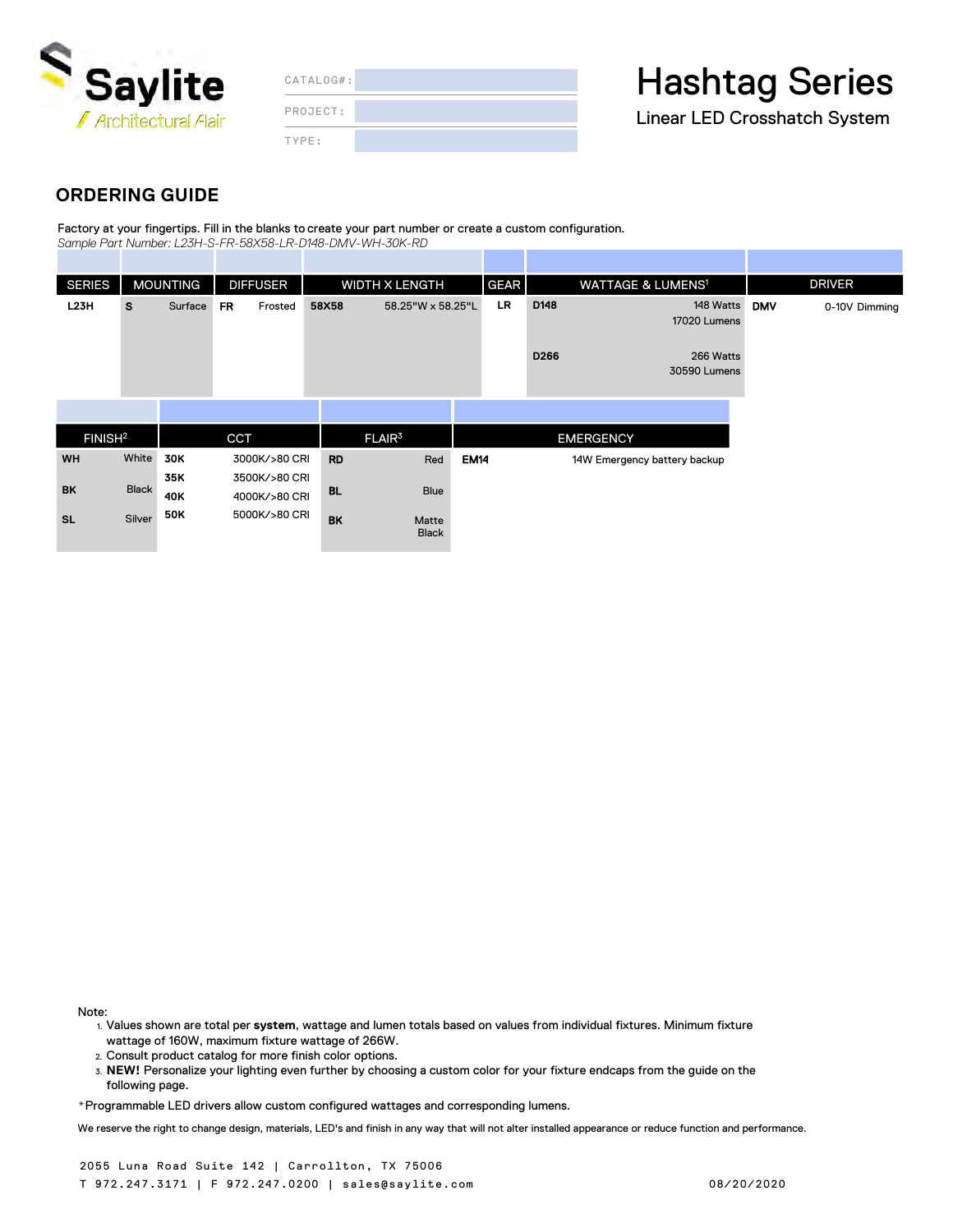

| CATALOG#: |  |  |  |  |  |  |
|-----------|--|--|--|--|--|--|
| PROJECT:  |  |  |  |  |  |  |
| TYPE:     |  |  |  |  |  |  |

### **Hashtag Series**

Linear LED Crosshatch System

#### **FLAIR BRACKET COLORS AND FINISHES**



**NOTE:** Factory offers any Tiger Drylac RAL finish, contact Saylite for more information. Consult factory for information on specialty "real wood" finishes.